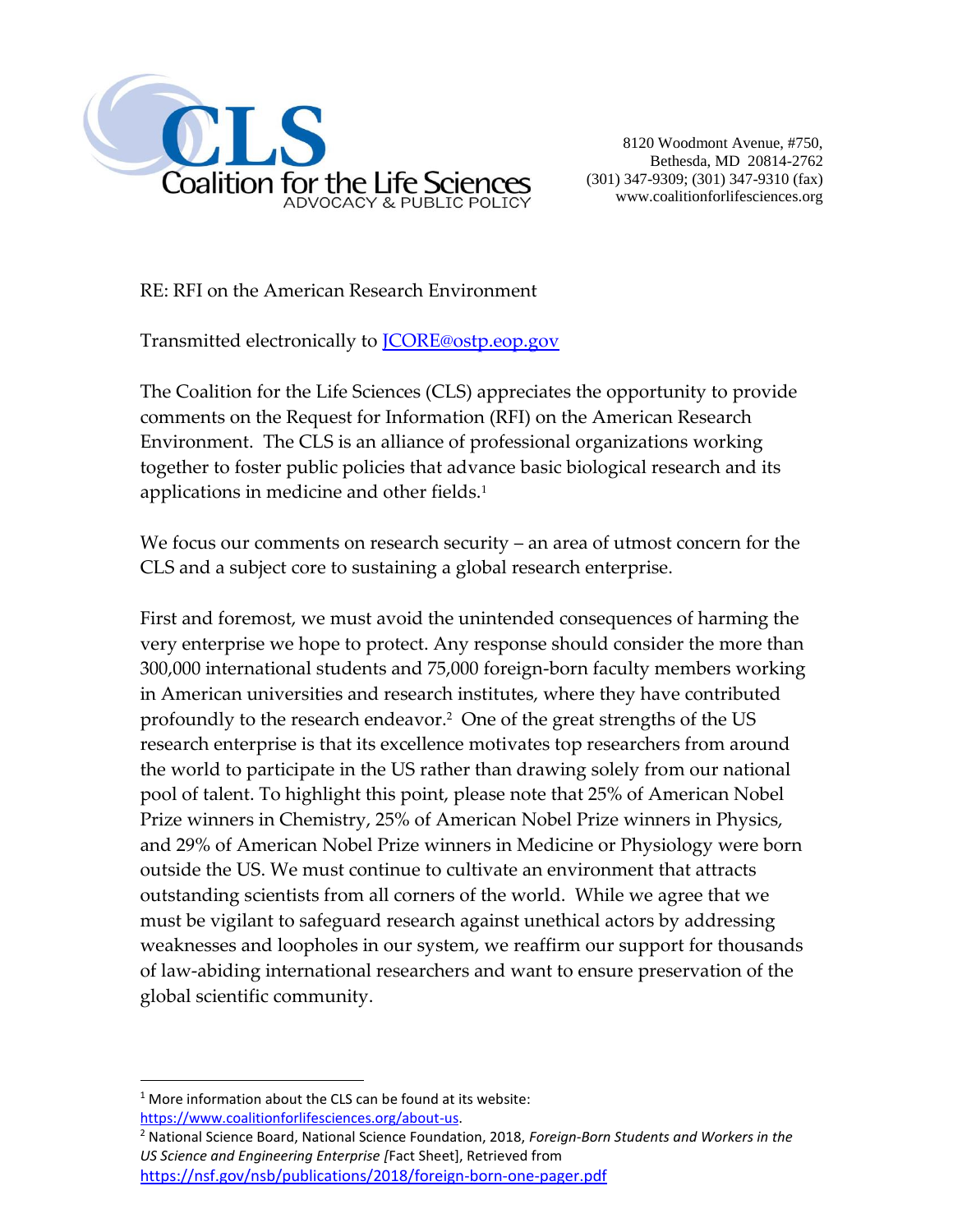1. **How can the US government work with organizations that perform research to manage and mitigate the risk of misappropriation of taxpayer or other funds through unethical behaviors in the research enterprise?** 

While universities and research institutions should have wide discretion to recruit the most talented researchers, it is incumbent upon these employers to require financial and affiliation disclosures. Indeed, this is standard practice, applied at least to faculty, to avoid conflicts of interest and conflicts of commitment. These disclosure agreements should extend to anyone involved in the research, supported financially for doing the research, and with access to proprietary information. For those in these positions, full disclosure should be mandatory. In alignment with standard practice at most institutions, disclosed information should include, but not be limited to, foreign financial support and associations.

The National Institutes of Health (NIH) has worked with research institutions to address non-disclosure issues as appropriate. To date, they have uncovered problems at > 70 awardee institutions (<3% of the total number of NIH-funded institutions) related to this issue. Their efforts have directly or indirectly led to a range of actions<sup>3</sup>:

- Termination or suspension of scientists who have engaged in egregious violations of NIH grant terms and conditions and institutional policies;
- Interventions to address previously un-reported affiliations with foreign institutions;
- Relinquishment or refund of NIH funds;
- Prohibition of certain individuals from serving as investigators on NIH grants;
- Outreach to FBI for assistance;

 $\overline{a}$ 

 Discovery (through acquisition of certain foreign grants and contracts) of overlapping or duplicative work, or conflicts in stating committed effort to research projects. This discovery has led to NIH suspensions of active grants as appropriate.

CLS generally supports NIH's efforts to address issues relating to security breaches, and the CLS understands that actions must be swift. At the same time, we urge the agency to uphold the imperative for open science and to avoid the appearance of bias against the participation of foreign born scientists in this endeavor. Standard procedures to address research misconduct should be used, including institutional notification to NIH,

<sup>&</sup>lt;sup>3</sup> Securing the US Research Enterprise from China's Talent Recruitment Plans: Hearing before the Senate Homeland Security and Governmental Affairs Permanent Subcommittee on Investigations, Senate, 116 Cong. (Testimony of Michael S. Lauer, M.D.)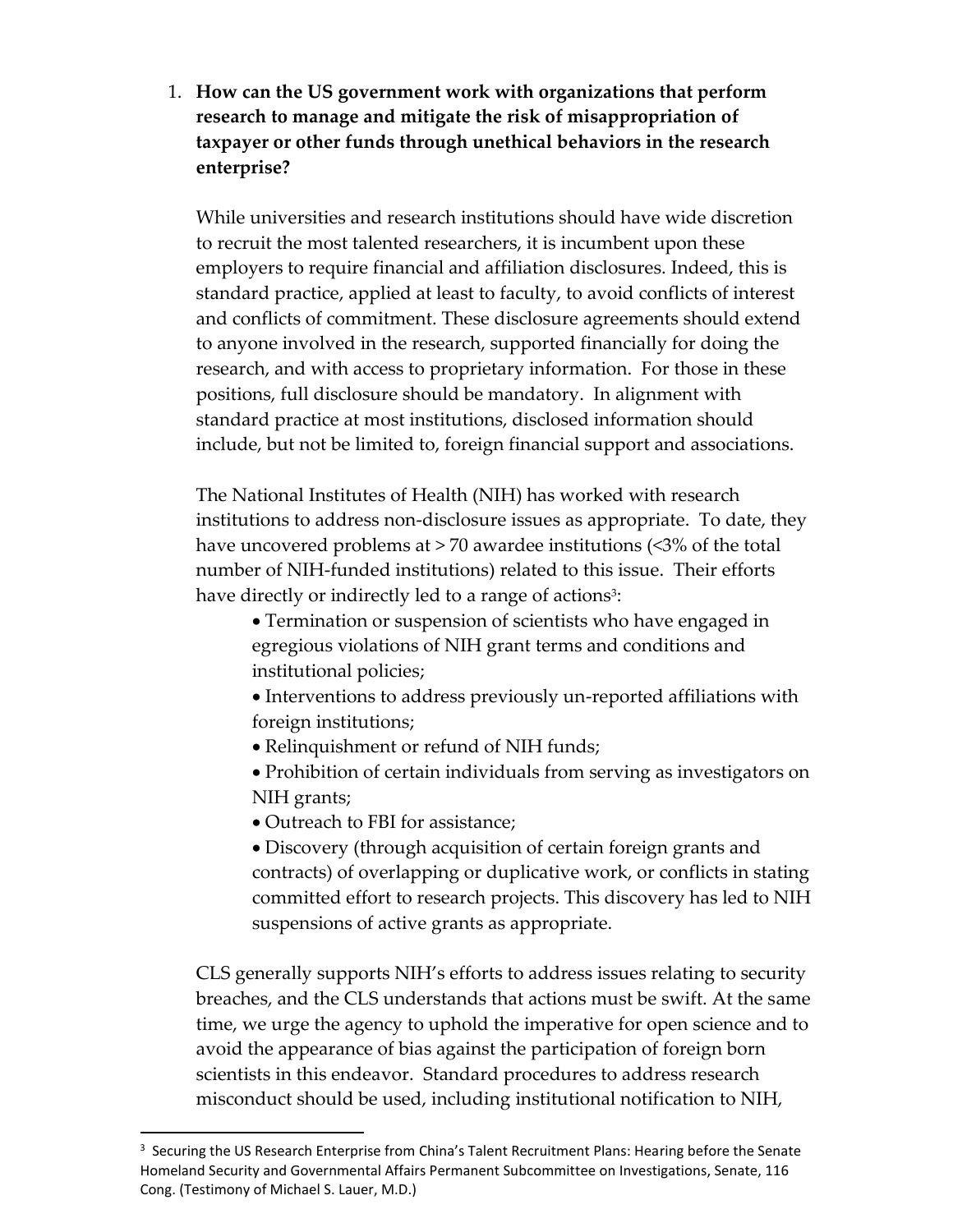institutional investigation, review and reporting to NIH, and NIH posting validated cases of misconduct on the Office of Research Integrity public website.

## 2. **How can the U.S. government best partner across the research enterprise to enhance research security?**

In the past year, government agencies with large science portfolios have made policy and practice changes to better manage and secure research programs against improper influence or appropriation of US intellectual property by foreign governments. They have reached out to universities and research institutions across the country to raise awareness of the problem and determine best practices to address and minimize theft of proprietary information. Many steps are highlighted in a report issued by the Senate Homeland Security and Government Affairs Committee (HSGAC) that recommends ways the federal government can partner with the research enterprise to protect and enhance research security.

The CLS supports and encourages JCORE/OSTP to adopt the following from the HSGAC Report<sup>4</sup>:

- Support for agency compliance programs and inspectors general;
- Research institutions should establish best practices in monitoring scientific and research collaboration with foreign nationals;
- Federal agencies must develop a comprehensive strategy to combat both illegal and extralegal transfers of US intellectual capital;
- While taking steps to better protect research and intellectual property, Congress and the Executive Branch should reaffirm the critical importance of foreign students and researchers in the United States and the importance of international research collaboration;
- US grant-making agencies should standardize reporting requirements for disclosing all foreign conflicts of interest, conflicts of commitment, and all outside and foreign support;
- US grant-making agencies should work with research institutions to ensure they have the necessary cybersecurity practices in place to reduce the risk of research data misappropriation.

While we support those ideas, CLS reiterates that policies to enhance security not harm open science and the global research ecosystem. Visas for attendance at scientific conferences should not be unnecessarily

 $\overline{a}$ 

<sup>4</sup> US Senate, Permanent Subcommittee on Investigations, Committee on Homeland Security and Governmental Affairs: *Threats to the U.S. Research Enterprise: China's Talent Recruitment Plans.*  [https://www.hsgac.senate.gov/imo/media/doc/2019-11-18%20PSI%20Staff%20Report%20-](https://www.hsgac.senate.gov/imo/media/doc/2019-11-18%20PSI%20Staff%20Report%20-%20China) [%20China's%20Talent%20Recruitment%20Plans%20Updated2.pdf](https://www.hsgac.senate.gov/imo/media/doc/2019-11-18%20PSI%20Staff%20Report%20-%20China)